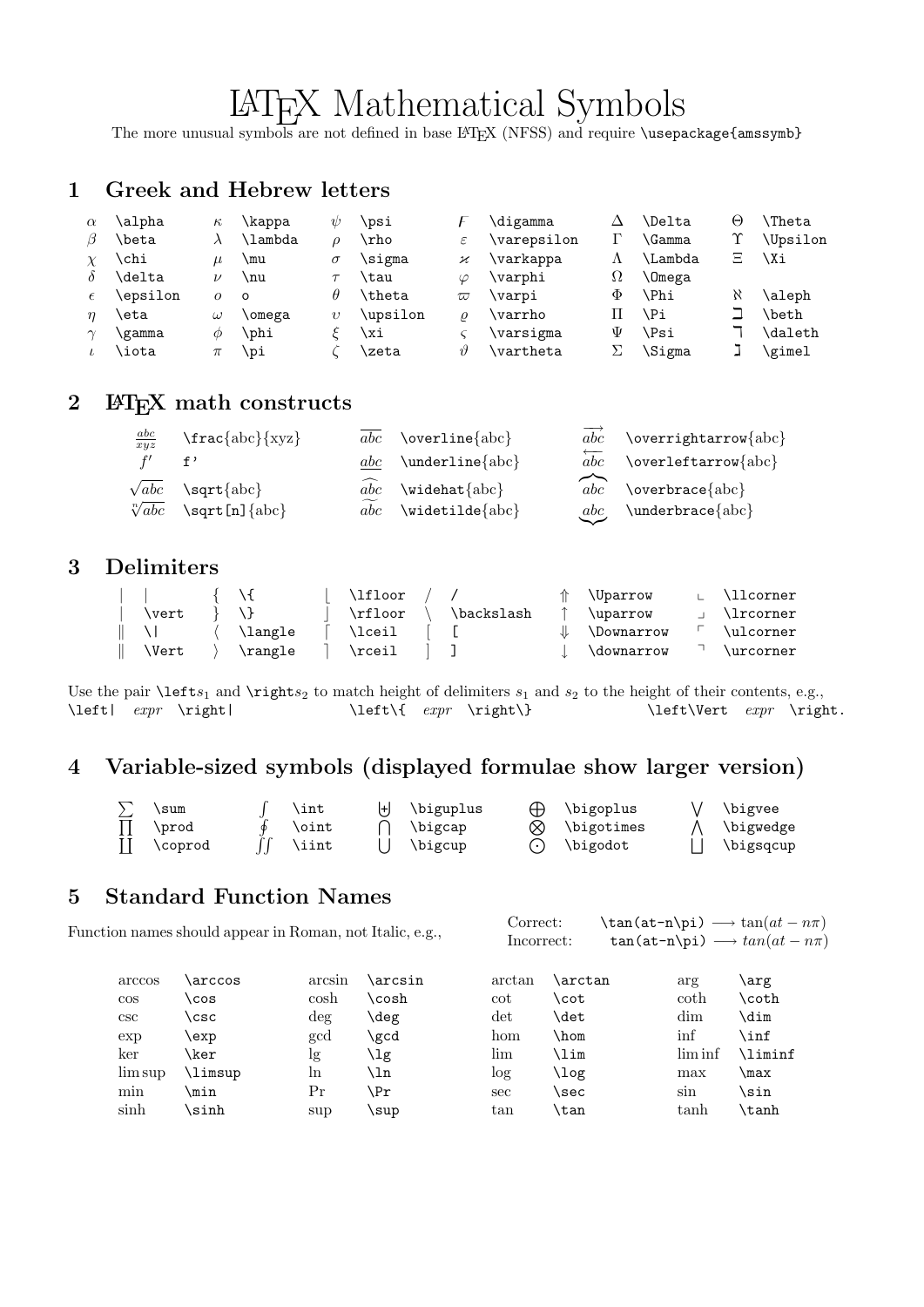# 6 Binary Operation/Relation Symbols

| $\ast$                | \ast              | 士                                                                | $\pm$              | ∩                                     | $\cap$              | ◁                                                                                                          | $\lambda$        |
|-----------------------|-------------------|------------------------------------------------------------------|--------------------|---------------------------------------|---------------------|------------------------------------------------------------------------------------------------------------|------------------|
| $^\star$              | \star             | $\mp$                                                            | $\mp$              | $\cup$                                | \cup                | $\triangleright$                                                                                           | \rhd             |
| $\bullet$             | \cdot             | $\mathbf{I}$                                                     | \amalg             | $\uplus$                              | \uplus              | $\lhd$                                                                                                     | \triangleleft    |
| $\circ$               | \circ             | $\odot$                                                          | \odot              | П                                     | \sqcap              | $\,>\,$                                                                                                    | \triangleright   |
| $\bullet$             | \bullet           | $\ominus$                                                        | \ominus            | $\sqcup$                              | \sqcup              | $\triangleq$                                                                                               | \unlhd           |
| О                     | \bigcirc          | $\oplus$                                                         | \oplus             | Λ                                     | \wedge              | $\unrhd$                                                                                                   | \unrhd           |
| $\Diamond$            | \diamond          | $\oslash$                                                        | \oslash            | $\vee$                                | \vee                | $\triangledown$                                                                                            | \bigtriangledown |
| ×                     | \times            | $\otimes$                                                        | \otimes            | $\dagger$                             | \dagger             | Δ                                                                                                          | \bigtriangleup   |
| ÷                     | \div              | ₹                                                                | $\sqrt{wr}$        |                                       | \ddagger            | $\setminus$                                                                                                | \setminus        |
| $\blacksquare$        | \centerdot        | $\Box$                                                           | \Box               | $\frac{1}{\wedge}$                    | \barwedge           | $\underline{\vee}$                                                                                         | \veebar          |
| $\circledast$         | \circledast       | $\boxplus$                                                       | \boxplus           | 人                                     | \curlywedge         | $\curlyvee$                                                                                                | \curlyvee        |
| $\odot$               | \circledcirc      | $\boxminus$                                                      | \boxminus          | ⋒                                     | $\setminus$ Cap     | $\textcolor{red}{\textsf{U}}$                                                                              | $\Upsilon$       |
| $\ominus$             | \circleddash      | $\boxtimes$                                                      | \boxtimes          | $\perp$                               | \bot                | $\top$                                                                                                     | \top             |
| $\dotplus$            | \dotplus          | $\hfill\ensuremath{\square}$                                     | \boxdot            |                                       | \intercal           | $\measuredangle$                                                                                           | \rightthreetimes |
| ⋇                     | \divideontimes    | $\Box$                                                           | \square            | $rac{1}{\wedge}$                      | \doublebarwedge     | $\lambda$                                                                                                  | \leftthreetimes  |
|                       |                   |                                                                  |                    |                                       |                     |                                                                                                            |                  |
| $\equiv$              | \equiv            | $\leq$                                                           | \leq               | $\geq$                                | \geq                | 丄                                                                                                          | \perp            |
| $\cong$               | \cong             | $\prec$                                                          | \prec              | $\succ$                               | \succ               |                                                                                                            | \mid             |
| $\not=$               | $\neq$            | $\preceq$                                                        | \preceq            | $\succeq$                             | \succeq             | $\parallel$                                                                                                | \parallel        |
| $\sim$                | \sim              | $\ll$                                                            | $\mathcal{L}$      | $>\!\!>\!\!$                          | \gg                 | $\bowtie$                                                                                                  | \bowtie          |
| $\simeq$              | \simeq            | $\subset$                                                        | \subset            | $\supset$                             | \supset             | M                                                                                                          | \Join            |
| $\approx$             | \approx           | $\subseteq$                                                      | \subseteq          | $\supseteq$                           | \supseteq           | $\boldsymbol{\mathsf{K}}$                                                                                  | \ltimes          |
| $\asymp$              | \asymp            | $\Box$                                                           | \sqsubset          | $\Box$                                | \sqsupset           | $\rtimes$                                                                                                  | \rtimes          |
| $\stackrel{.}{=}$     | \doteq            | $\sqsubseteq$                                                    | \sqsubseteq        | $\supseteq$                           | \sqsupseteq         | $\smile$                                                                                                   | \smile           |
| $\propto$             | \propto           | $\overline{\phantom{0}}$                                         | \dashv             | $\vdash$                              | \vdash              | $\widehat{\phantom{1}}$                                                                                    | \frown           |
| ⊨                     | \models           | $\in$                                                            | $\sin$             | $\Rightarrow$                         | \ni                 | $\notin$                                                                                                   | \notin           |
|                       |                   |                                                                  |                    |                                       |                     |                                                                                                            |                  |
| $\approx$             | \approxeq         | $\leqq$                                                          | \leqq              | $\geqq$                               | \geqq               |                                                                                                            | \lessgtr         |
| $\sim$                | \thicksim         | $\leq$                                                           | \leqslant          | $\geqslant$                           | \geqslant           |                                                                                                            | \lesseqgtr       |
| $\backsim$            | \backsim          | $\lesssim$                                                       | <i>lessapprox</i>  | $\gtrapprox$                          | \gtrapprox          | W AIVAIIWIIMWIA W                                                                                          | \lesseqqgtr      |
| $\leq$                | \backsimeq        | $\lll$                                                           | $\Upsilon$         | $\ggg$                                | \ggg                |                                                                                                            | \gtreqqless      |
| ≜                     | \triangleq        | $\lessdot$                                                       | \lessdot           | $\dot{\ge}$                           | \gtrdot             |                                                                                                            | \gtreqless       |
| $\stackrel{\circ}{=}$ | \circeq           |                                                                  | \lesssim           |                                       | \gtrsim             |                                                                                                            | \gtrless         |
| ≏                     | \bumpeq           |                                                                  | \eqslantless       |                                       | \eqslantgtr         | $\mathfrak{Z}$                                                                                             | \backepsilon     |
| $\div$                | \Bumpeq           | $\mathcal{U} \vee \mathcal{V} \vee \mathcal{V} \vee \mathcal{V}$ | \precsim           | NAN SAN                               | \succsim            | Ŏ                                                                                                          | \between         |
| $\div$                | \doteqdot         |                                                                  | \precapprox        |                                       | \succapprox         | $\Uparrow$                                                                                                 | \pitchfork       |
| $\approx$             | \thickapprox      | $\in$                                                            | \Subset            | $\supseteq$                           | \Supset             |                                                                                                            | \shortmid        |
| $\fallingdotseq$      | \fallingdotseq    | $\subseteqq$                                                     | \subseteqq         |                                       | \supseteqq          | $\frown$                                                                                                   | \smallfrown      |
| $=$                   | \risingdotseq     | $\Box$                                                           | \sqsubset          | $\equiv$                              | \sqsupset           | $\smile$                                                                                                   | \smallsmile      |
| $\propto$             | \varpropto        | $\preccurlyeq$                                                   | \preccurlyeq       | $\approx$                             | \succcurlyeq        | $\mathrel{\Vdash}$                                                                                         | \Vdash           |
| $\ddot{\cdot}$        | \therefore        | ⋞                                                                | \curlyeqprec       | $\Join$                               | \curlyeqsucc        | $\models$                                                                                                  | \vDash           |
| $\ddot{\cdot}$        | \because          | $\blacktriangleleft$                                             | \blacktriangleleft | $\blacktriangleright$                 | \blacktriangleright | $\parallel\parallel$                                                                                       | \Vvdash          |
| ᆓ                     | \eqcirc           | $\triangleq$                                                     | \trianglelefteq    | $\geq$                                | \trianglerighteq    | $\mathsf{H}% _{\mathsf{H}}^{\text{op}}(\mathcal{A})\equiv\mathsf{H}_{\mathsf{H}}^{\text{op}}(\mathcal{A})$ | \shortparallel   |
| $\not=$               | \neq              | $\triangleleft$                                                  | \vartriangleleft   | $\triangleright$                      | \vartriangleright   | H                                                                                                          | \nshortparallel  |
|                       |                   |                                                                  |                    |                                       |                     |                                                                                                            |                  |
| $\ncong$              | \ncong            | ≰≨≸≮                                                             | \nleq              | キネネネ                                  | \ngeq               | NA ANAMA CHONDACH DAURD                                                                                    | \nsubseteq       |
| $\ddagger$            | \nmid             |                                                                  | \nleqq             |                                       | \ngeqq              |                                                                                                            | \nsupseteq       |
| $\frac{1}{2}$         | \nparallel        |                                                                  | \nleqslant         |                                       | \ngeqslant          |                                                                                                            | \nsubseteqq      |
| $\pmb{\mathcal{X}}$   | \nshortmid        |                                                                  | \nless             |                                       | \ngtr               |                                                                                                            | \nsupseteqq      |
| ł                     | \nshortparallel   |                                                                  | \nprec             |                                       | \nsucc              |                                                                                                            | \subsetneq       |
| $\nsim$               | \nsim             |                                                                  | \npreceq           |                                       | \nsucceq            |                                                                                                            | \supsetneq       |
| ⊯                     | $\verb \nVDash $  |                                                                  | \precnapprox       |                                       | \succnapprox        |                                                                                                            | \subsetneqq      |
| ⊭                     | \nvDash           |                                                                  | \precnsim          |                                       | \succnsim           |                                                                                                            | \supsetneqq      |
| ⊬                     | \nvdash           | K KKZZZZZZZZZZZZZZZ                                              | \lnapprox          | <b>⊁ そこ R N 2 N X N X N X N X N X</b> | \gnapprox           |                                                                                                            | \varsubsetneq    |
| ⋪                     | \ntriangleleft    |                                                                  | \lneq              |                                       | \gneq               |                                                                                                            | \varsupsetneq    |
|                       | \ntrianglelefteq  |                                                                  | \lneqq             |                                       | \gneqq              |                                                                                                            | \varsubsetneqq   |
| ⊉                     | \ntriangleright   |                                                                  | \lnsim             |                                       | \gnsim              |                                                                                                            | \varsupsetneqq   |
| 毕                     | \ntrianglerighteq |                                                                  | \lvertneqq         |                                       | \gvertneqq          |                                                                                                            |                  |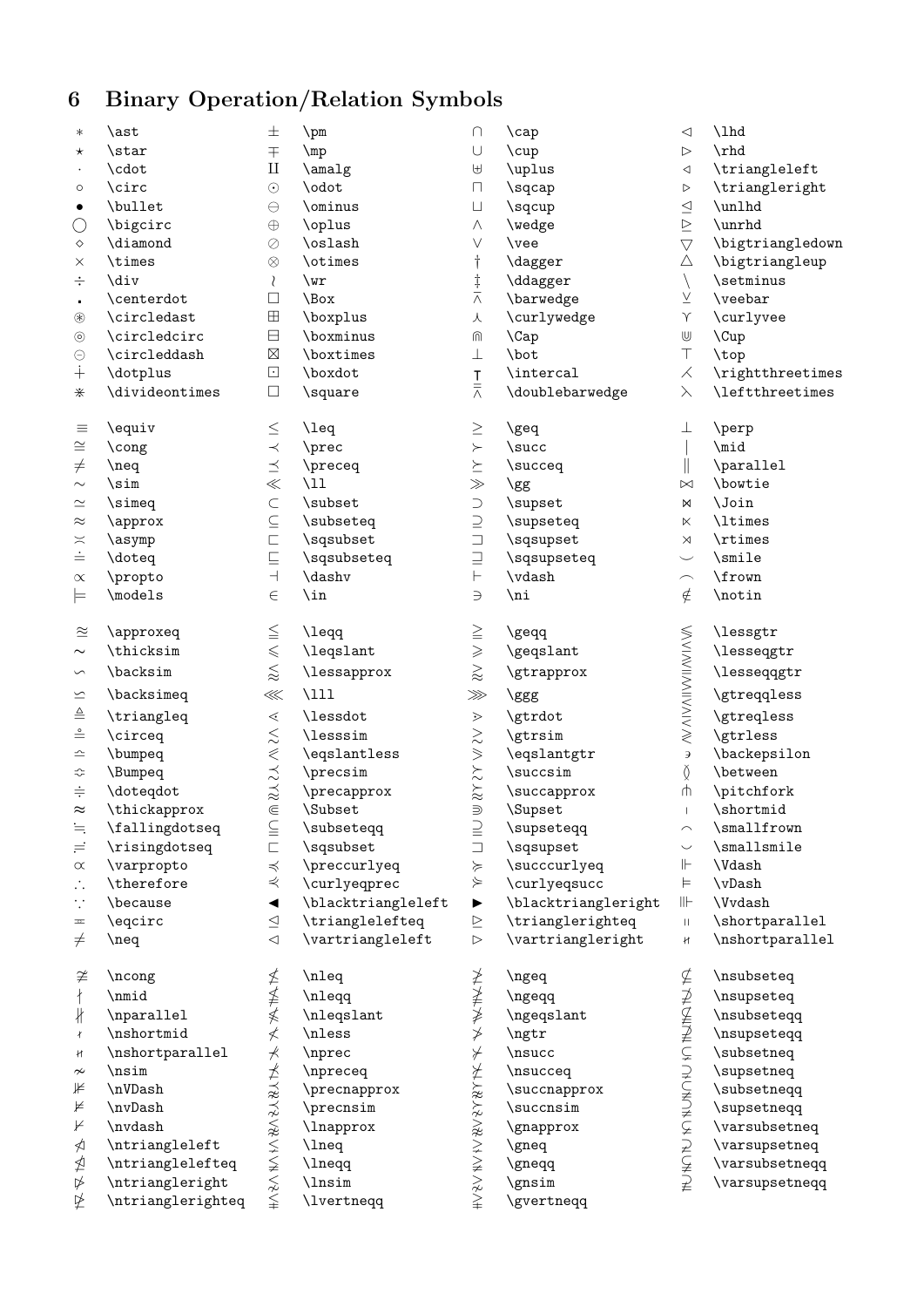### 7 Arrow symbols

| $\longleftarrow$         | \leftarrow               |                          | \longleftarrow       |                      | \uparrow                     |
|--------------------------|--------------------------|--------------------------|----------------------|----------------------|------------------------------|
| $\leftarrow$             | <i><b>\Leftarrow</b></i> | $\Leftarrow$             | \Longleftarrow       | ⇑                    | <i><u><b>Nparrow</b></u></i> |
| $\longrightarrow$        | \rightarrow              | $\longrightarrow$        | \longrightarrow      |                      | \downarrow                   |
| $\Rightarrow$            | \Rightarrow              | $\implies$               | \Longrightarrow      | ⇓                    | <i><b>\Downarrow</b></i>     |
| $\longleftrightarrow$    | \leftrightarrow          | $\longleftrightarrow$    | \longleftrightarrow  |                      | \updownarrow                 |
| $\Leftrightarrow$        | \Leftrightarrow          | $\iff$                   | \Longleftrightarrow  | $\hat{\mathbb{I}}$   | \Updownarrow                 |
| $\longmapsto$            | \mapsto                  | $\longmapsto$            | \longmapsto          |                      | \nearrow                     |
| $\hookleftarrow$         | \hookleftarrow           | $\hookrightarrow$        | \hookrightarrow      |                      | \searrow                     |
| $\overline{\phantom{a}}$ | \leftharpoonup           | $\rightharpoonup$        | \rightharpoonup      |                      | \swarrow                     |
| $\overline{\phantom{0}}$ | \leftharpoondown         | $\overline{\phantom{a}}$ | \rightharpoondown    | $\nwarrow$           | \nwarrow                     |
| $\rightleftharpoons$     | \rightleftharpoons       | $\rightsquigarrow$       | \leadsto             |                      |                              |
| $-- \rightarrow$         | \dashrightarrow          | $\leftarrow -$           | \dashleftarrow       | ⇇                    | \leftleftarrows              |
| $\leftrightharpoons$     | \leftrightarrows         | ⇚                        | \Lleftarrow          | $\leftarrow$         | \twoheadleftarrow            |
| $\longleftarrow$         | \leftarrowtail           | $\leftarrow \!\!\! \rho$ | \looparrowleft       | $\leftrightharpoons$ | \leftrightharpoons           |
| $\curvearrowleft$        | \curvearrowleft          | $\circlearrowleft$       | \circlearrowleft     | ↰                    | \Lsh                         |
| $\uparrow$               | \upuparrows              | 1                        | \upharpoonleft       |                      | \downharpoonleft             |
| $\overline{\phantom{0}}$ | \multimap                | $\longleftrightarrow$    | \leftrightsquigarrow | $\Rightarrow$        | \rightrightarrows            |
| $\rightleftarrows$       | \rightleftarrows         | $\Rightarrow$            | \rightrightarrows    | $\rightleftarrows$   | \rightleftarrows             |
| $\longrightarrow$        | \twoheadrightarrow       | $\rightarrowtail$        | \rightarrowtail      | $\leftrightarrow$    | \looparrowright              |
| $\rightleftharpoons$     | \rightleftharpoons       | $\curvearrowright$       | \curvearrowright     | $\zeta$              | \circlearrowright            |
| $\mathsf{L}$             | \Rsh                     | $\downarrow \downarrow$  | \downdownarrows      |                      | \upharpoonright              |
|                          | \downharpoonright        | $\rightsquigarrow$       | \rightsquigarrow     |                      |                              |
| $\leftrightarrow$        | \nleftarrow              | $\rightarrow$            | \nrightarrow         | $\neq$               | \nLeftarrow                  |
| $\Rightarrow$            | \nRightarrow             | $\leftrightarrow$        | \nleftrightarrow     | $\Leftrightarrow$    | \nLeftrightarrow             |
|                          |                          |                          |                      |                      |                              |

# 8 Miscellaneous symbols

| $\infty$     | infty        | Α                      | \forall       | Ιk         | \Bbbk        | ℘           | wp                 |
|--------------|--------------|------------------------|---------------|------------|--------------|-------------|--------------------|
| $\nabla$     | \nabla       | Е                      | \exists       | ★          | \bigstar     |             | \angle             |
| $\partial$   | \partial     | ∄                      | \nexists      |            | \diagdown    | ∠           | \measuredangle     |
| $\delta$     | eth          | Ø                      | emptyset      |            | \diagup      | ◁           | \sphericalangle    |
| $\clubsuit$  | \clubsuit    | Ø                      | \varnothing   | ◇          | \Diamond     | C           | \complement        |
| ♦            | \diamondsuit | $\imath$               | imath         | Ⅎ          | <b>\Finv</b> | $\nabla$    | \triangledown      |
| $\heartsuit$ | \heartsuit   |                        | ∖imath        | G          | <b>\Game</b> | Δ           | \triangle          |
| ۸            | spadesuit    |                        | ell           | $\hbar$    | \hbar        | Δ           | \vartriangle       |
| .            | \cdots       | JJJJ                   | <i>iiiint</i> | $\hbar$    | \hslash      |             | \blacklozenge      |
|              | vdots        | $\int\!\!\int\!\!\int$ | <i>iiint</i>  | ♦          | \lozenge     |             | \blacksquare       |
| .            | \ldots       |                        | \iint         | Ω          | \mho         | ▲           | \blacktriangle     |
| $\cdot$ .    | \ddots       |                        | \sharp        |            | \prime       | ▼           | \blacktrinagledown |
| $\Im$        | ∖Im          | Þ.                     | \flat         | Г          | \square      |             | \backprime         |
| R            | \Re          | b                      | natural       | $\sqrt{2}$ | \surd        | $\circledS$ | \circledS          |

#### 9 Math mode accents

| $\acute{a}$ \acute{a}             | $\bar{a} \quad \text{bar}\{a\}$             |
|-----------------------------------|---------------------------------------------|
| $\check{a}$ \breve{a}             | $\check{a} \quad \text{check}\{\text{a}\}\$ |
| $\ddot{a} \quad \text{ddot}\{a\}$ | $\dot{a} \quad \text{dot} \{a\}$            |
| $\hat{a}$ \grave{a}               | $\hat{a}$ \hat {a}                          |
| $\tilde{a}$ \tilde{a}             | $\vec{a}$ \vec{a}                           |

 $\ddot{A}$  \Ddot{\Ddot{A}}  $\dot{A}$  \Dot{\Dot{A}}  $\hat{A}$  \Grave{\Grave{A}}  $\hat{A}$  \Hat{\Hat{A}}

 $\breve{A}$  \Breve{\Breve{A}}

- $\tilde{\tilde{A}}$  \Tilde{\Tilde{A}}  $\vec{\tilde{A}}$  \Vec{\Vec{A}}
- $\hat{\tilde{A}}$  \Acute{\Acute{A}}  $\bar{\tilde{A}}$  \Bar{\Bar{A}}
	- $\check{A}$  \Check{\Check{A}}
	-
	-
	-